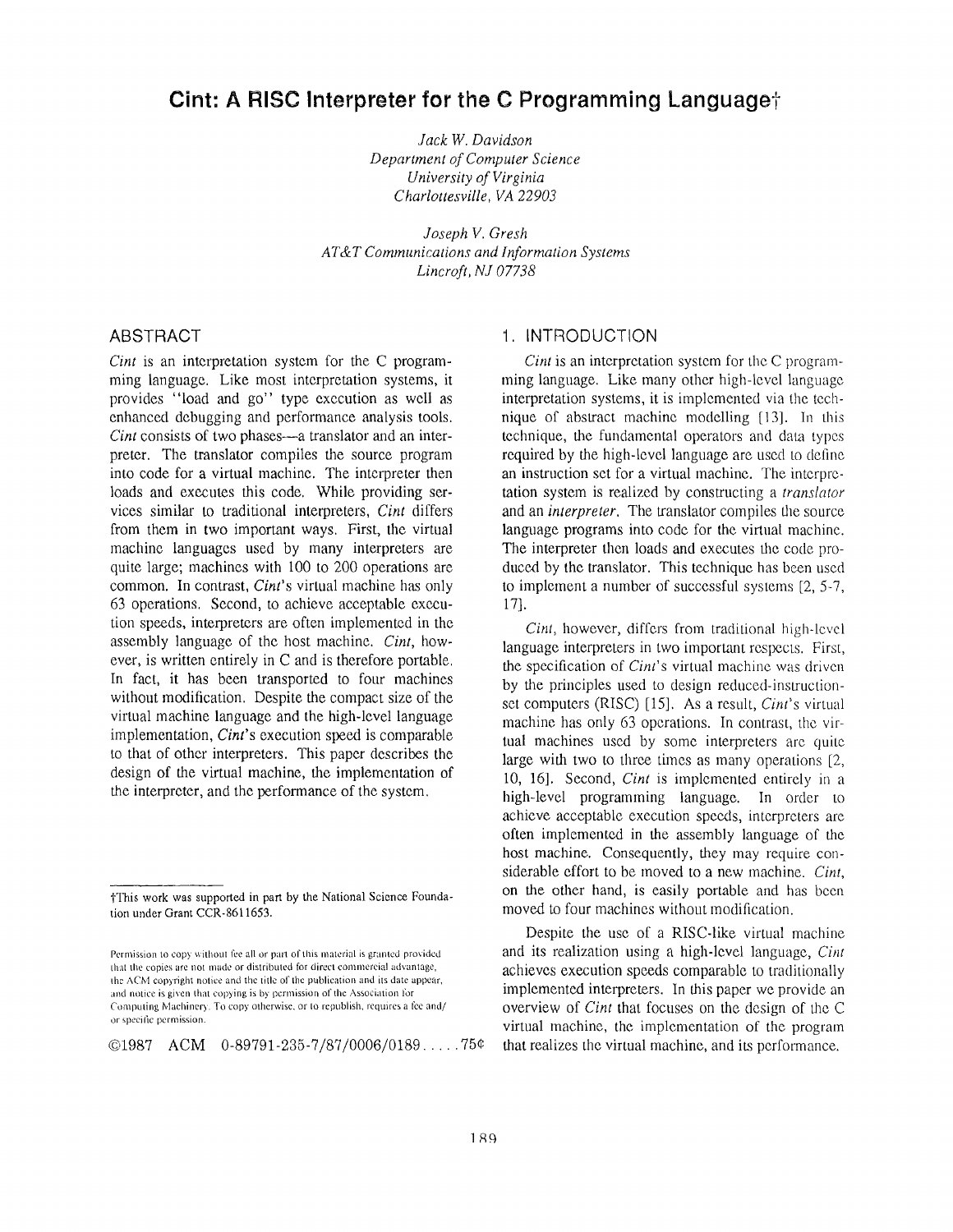# 2. MACHINE DESIGN

A computer system can be seen as being made up of several layers or levels, where each level defines a different machine view. The lowest of these levels is defined by the individual devices that form the machine (e.g., transistors and resistors), while the higher levels are defined by the operating system and the programming languages available on the machine. It is natural to view these levels as a hierarchy of machines. Machines high in the hierarchy are often called *virtual* machines to distinguish them from the conventional architectural level . A machine at level  $N$  is implemented by a program that runs on the machine at level *N-1 .* For example, the conventional machine level (i.e., assembly language level) is implemented by a microprogram that runs on the machine defined by the micro-architecture. Similarly, the virtual machine used to implement a high-level language interpreter is often implemented by a program that runs at the conventional machine level.

One of the primary goals of a machine designer is the construction of machines that support the efficient execution of programs that will run on them. A number of new principles have evolved for guiding the design of conventional level machines. The distinguishing characteristic of these machines is the reduced number of operations contained in the instruction set. Consequently, these machines have been termed RISCs—reduced-instruction-set computers [14].

Patterson [15] lists some of the RISC design principles:

- 1. Functions should be kept simple unless there is a very good reason to do otherwise .
- 2. Microinstructions should not be faster than simple instructions.
- 3. Moving software into microcode does not make it better.

These principles lead to a very simple definition of <sup>a</sup> RISC machine: a RISC machine completes the execu*tion of an instruction every cycle .* Indeed, the characteristics shared by existing RISC machines (e.g., register-to-register architecture, a reduced number of operations and addressing modes, simple instruction formats, and a pipelined execution unit), are simply techniques for realizing the above definition. Preliminary results from both experimental and commercial machines show that the RISC concepts do lead to machines that provide for the fast execution of highlevel language programs.

It seems logical that if a set of design principles works well when applied to the lower end of the machine hierarchy, these same principles may also produce good results when used to design virtual machines. Based on this premise, the design of the C virtual machine (CVM) for *Cint* was guided, to a large extent, by the principles and arguments used to design RISCs. The following section describes the CVM and some of the motivation for its design.

# 2.1 The C Virtual Machine

There are a number of arguments for designing a small, instruction set. One argument is that a small, simple instruction set is easier, less error prone, and faster to implement than a large, complex instruction set. Abstract machine designers have long recognized this problem. In 1972, Newey, Poole, and Waite [13] observed that

> "problems ... suggest a number of specialized operations which could possibly be implemented quite efficiently on certain hardware. The designer must balance the convenience and utility of these operations against the increased difficulty of implementing an abstract machine with a rich and varied instruction set."

A second argument in favor of RISCs is that their compilers are simpler than compilers for complexinstruction set computers (CISCs). While it is debatable whether this argument is applicable to real machines, our experience is that it does apply to abstract machines used to produce retargetable compilers [3]. If the virtual machine does not contain special operations, the case-analysis code typically necessary to determine whether special operators can be emitted is not required. Section 3 describes in more detail the effect the use of a RISC-like virtual machine had on *Cint's* translator.

Based on these observations, one of our primary design goals was to keep the CVM as small as possible, yet still obtain satisfactory execution performance from the interpreter. Consequently, the CVM has 49 executable instructions and 14 pseudo-operations. The full instruction set is described in Appendix A.

The CVM's design was also influenced by the decision to use a high-level language as the implementation machine rather than the conventional machine level. While our previous definition of a RISC machine (i.e., single cycle execution of instructions) does not directly apply to virtual machines, its intent can be applied. Consequently, each CVM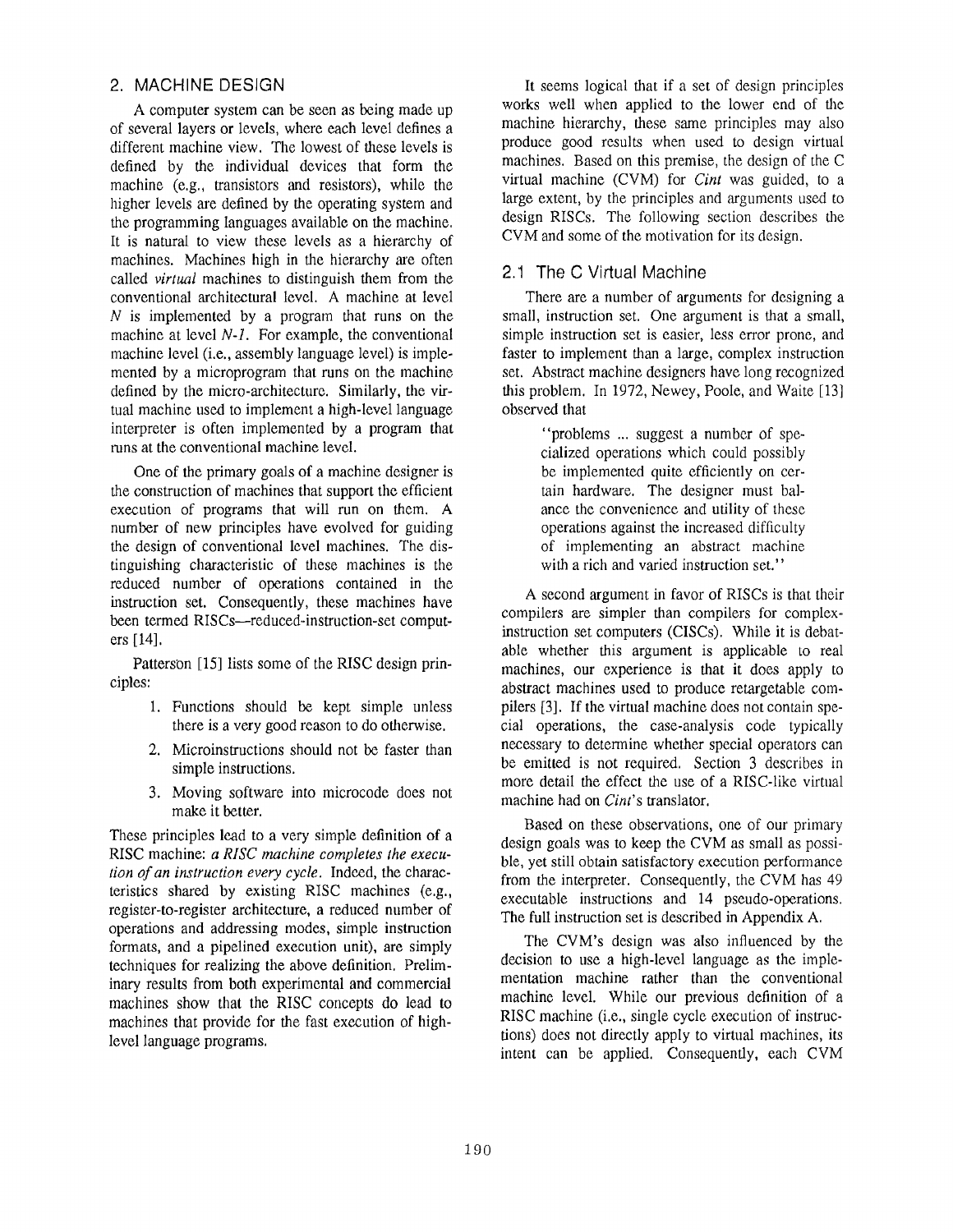instruction performs a relatively simple operation that has a rather obvious and simple realization on the implementation machine.

Unlike most real RISC machines, the CVM is a stack architecture as opposed to a register architecture. The CVM is stack-oriented for several reasons. Most high-level programming languages do not give the programmer explicit control of a machine's registerst. Consequently, our choice of a high-level programming language as an implementation machine precluded making the CVM a register architecture. A second reason for favoring a stack-oriented virtual machine was the goal of using the translator as the front-end in a retargetable C compiler. While it is relatively straightforward to map a stack-oriented virtual machine onto a register machine (simply treat the registers like a stack), it is more difficult to map a register-oriented virtual machine onto a stack machine.

The CVM provides instructions for manipulating two distinct stacks. Most instructions manipulate values found on the evaluation stack or E-stack . A second stack, called the C-stack, is used to support the C calling sequence. Only five instructions (PUSHA, PUSHV, STARG, CALL, and RET) access this stack. Again, the decision to differentiate between the evaluation stack and the call/return stack was motivated by the desire to also use the CVM as an abstract machine for producing retargetable C compilers. Typically, a code generator maps the E-stack onto the target machine's allocable registers, while the C-stack is mapped onto the target machine's runtime stack. The difference between the E-stack and C-stack is a logical distinction that can be ignored. In fact, *Cint's* interpreter maps the C-stack onto the Estack.

The basic format of a CVM executable instruction is

opcode type (operands ]

where  $t$  vpe indicates the data type (i.e., short, long, float, etc.). Many virtual machines encode the type as part of the operation to remove a level of decoding in the interpreter. This approach is feasible for a language that supports a few basic types (e.g., Pascal with four basic types). However, for a language like C with a large set of basic types, such an approach is unwieldy.

The CVM instruction set, like those of real RISC machines, could be reduced further. For example, the assignment operators (e.g.,  $+=$ ,  $==$ , etc.) could be synthesized from other CVM instructions. Experimentation showed that further reductions of the CVM would be counter-productive because it resulted in the output of more verbose code from the translator that ran substantially slower.

### 3. CINT

*Cint* consists of a translator which compiles C source programs into code for the CVM, and an interpreter that loads and links CVM object modules and executes them. A schematic of *Cint* is shown in Figure 1. The following sections describe the translator and the operation of the interpreter .



Program Output

Figure 1. Schematic of Cint.

 $\ddagger$ The register declaration in C is merely a hint to the compiler that the variable will be heavily used.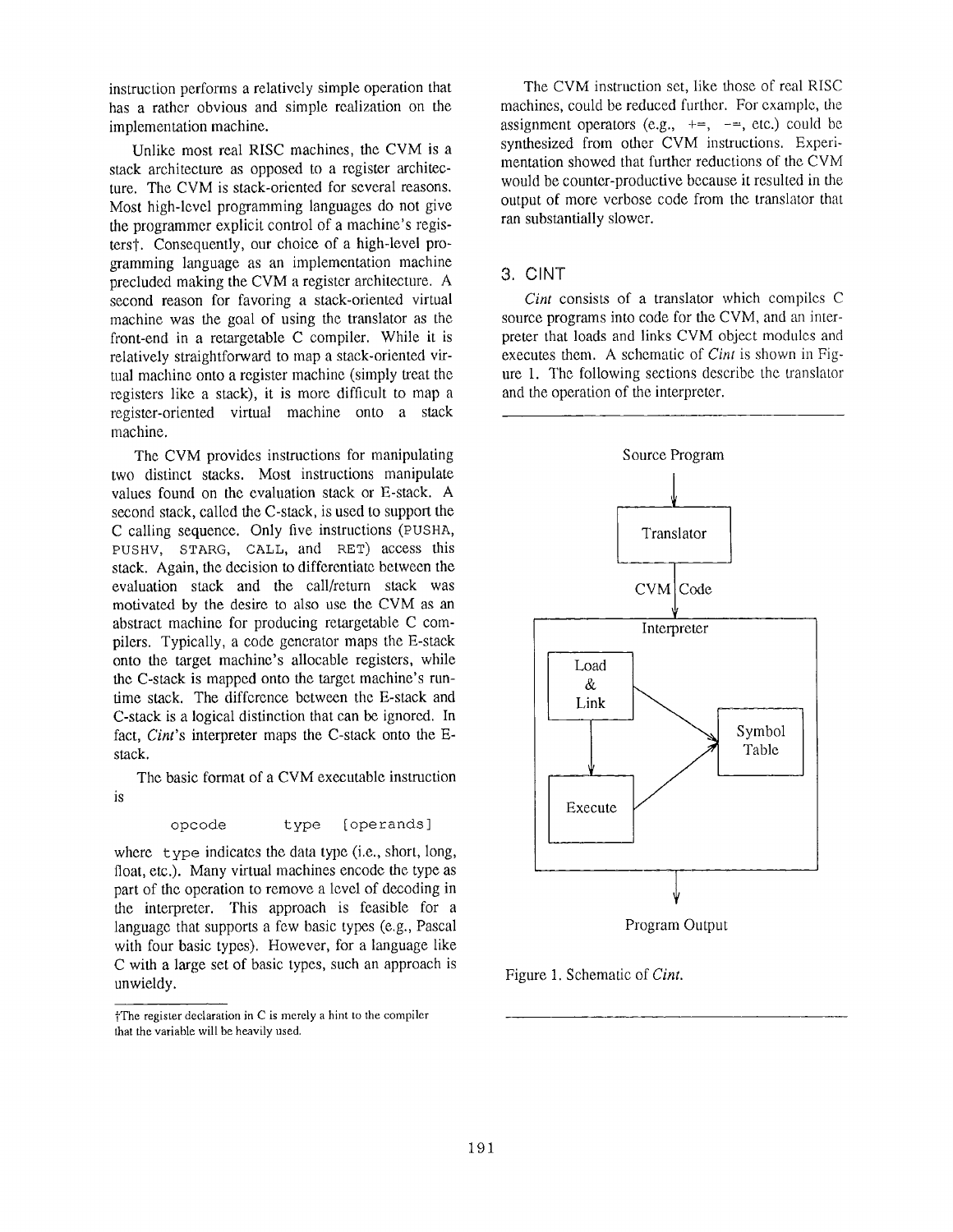# 3.1 Translation

*Cint's* translator [19] supports the full C programming language as defined by Kernighan and Ritchie [11] including recently added features such as bit fields and enumeration types. The translator is written in C and is  $7032$  lines of code. It is retargeted by supplying two types of information about the target machine. The sizes of the basic data types on the host machine and the evaluation order of arguments must be specified. The latter is necessary for two reasons. One is that this allows interpreted code to call procedures that have been compiled and linked with the interpreter. A second reason is that some C programs (usually nonportable ones) are written assuming a particular evaluation order. One of the design goals of *Cint* was that the execution behavior of a program on the host machine should be indistinguishable whether it is interpreted or compiled and executed.

As noted in Section 2, one of the benefits of a RISC-like virtual machine is that it simplifies the implementation of the translator. Because the CVM provides exactly one obvious implementation for each source language construct, the task of code generation is made trivial. For example, typical virtual machines include a number of instructions for loading values directly from memory as well as a general indirect load instruction for when addresses must be computed  $(e.g., an array reference)$ . Through case analysis, the code generator determines the best code sequence to emit. Such case analysis is often one of the more tedious and error prone parts of a compiler.

The CVM, on the other hand, has only one general-purpose operator for loading a value from memory. The dereference instruction  $(\varphi)$  takes an address on the E-stack and replaces it with the contents of that memory location. Because this is the only way to load a value from memory, the code generator does not require any case analysis to determine the best code sequence to emit . Eliminating the necessity for case-analysis code markedly simplifies the implementation of the translator's code generator .

The code generator is about 1000 lines of C code. This includes the routines that emit the CVM code in a variety of styles and formats. Code is generated by performing a simple postorder walk of the trees produced by the semantic analyzer.

# 3.2 Interpretation

One of the secondary goals of this project was to investigate whether interpreters could be built that would be both portable yet provide satisfactory execution speeds. Most interpreters are implemented via the conventional machine level of the host architecture (i.e., assembly language). They sacrifice portability for execution speed. To make *Cint's* interpreter portable, we chose an implementation machine higher in the machine hierarchy—the virtual machine defined by the C programming language and realized by a C compiler and runtime system. Thus, *Cint* is portable to any environment that supports the C programming language. As C has a rich set of operators that provide access to most of the operators provided by the underlying hardware, the "semantic gap" between C and the hardware is small. Our hypothesis was that by carefully designing the virtual machine so that it could be implemented efficiently using  $C$ , the resulting interpreter would run as fast as interpreters implemented using the assembly language of the host machine. Section 5 discusses the execution performance of the interpreter.

The interpreter is 4811 lines of C code. About half of the code, 2046 lines, implements the operations of the CVM. The interpreter is divided into two phases: loading/linking and execution. The following sections describes some interesting aspects of the implementation of these phases.

# 3 .2 .1 Loading and Linking

During the first phase of the loading process, *Cint* reads the CVM modules produced by the translator and places instructions and data in one of three memory segments: a program segment, a standard data segment, and a string segment. The program segment is loaded with CVM instructions and their operands. The string data segment holds string constants, while the standard data segment holds all other data.

The data structure used for the program segment is treated as an array of type int. CVM opcodes are naturally expressed as integers. All operands, whether constants or variable references, are converted to integer offsets from the base of the appropriate segment. The data structure for the standard data segment is treated as an array of type char. This allows data of all types to be stored in a single data structure. This data is accessed by casting a character pointer into the array to a pointer of the appropriate type. Furthermore, storing all data in a character array permits the correct calculation of the relative distance between elements of an array. This is necessary for address arithmetic of interpreted programs to be performed properly.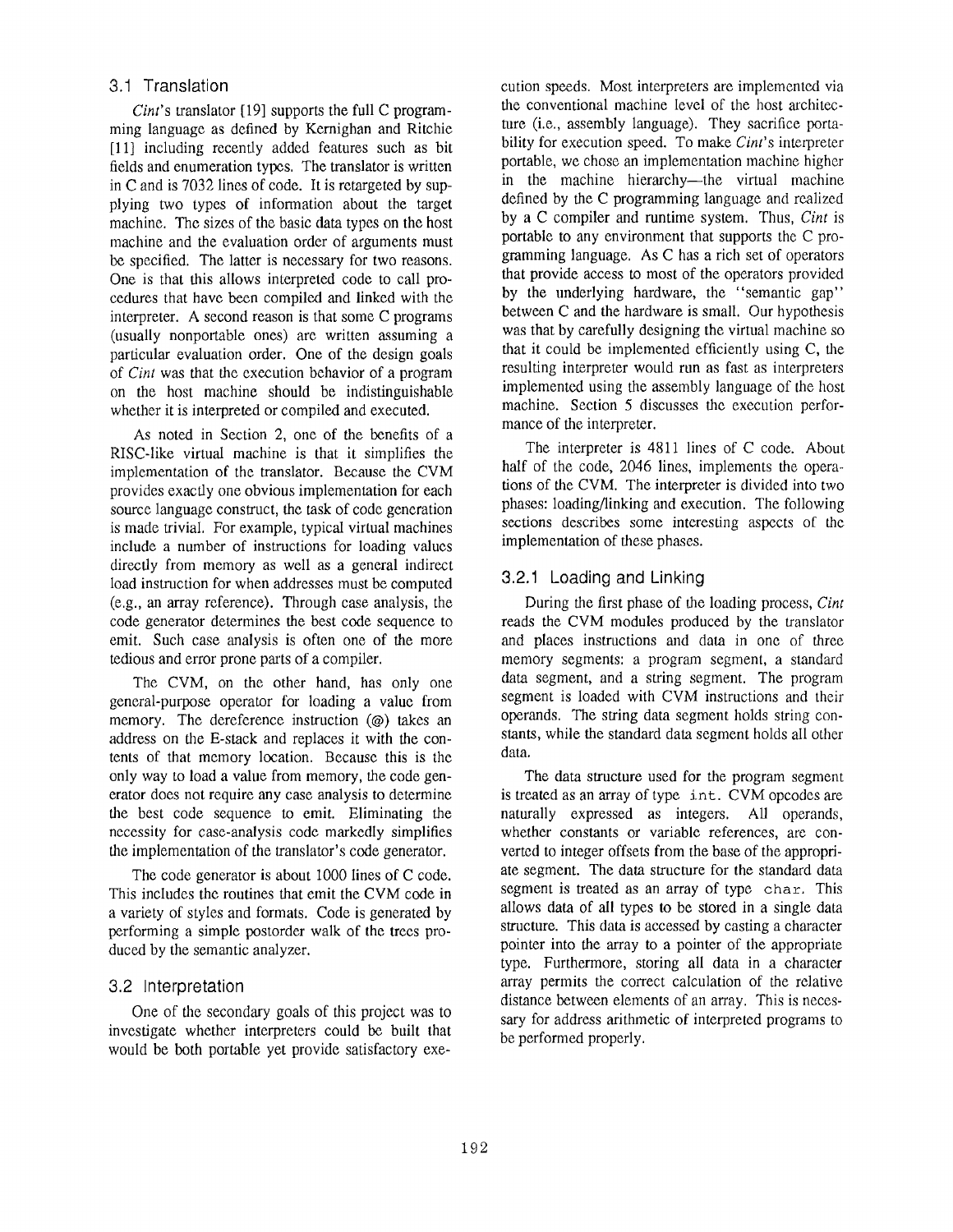| atof    | atoi    | atol    | calloc | exit   | filbuf  |
|---------|---------|---------|--------|--------|---------|
| flsbuf  | fclose  | fflush  | fgetc  | fgets  | fopen   |
| fprintf | fputc   | fputs   | fread  | free   | freopen |
| fscanf  | fseek   | ftell   | fwrite | getenv | malloc  |
| printf  | puts    | realloc | rewind | scanf  | setbuf  |
| sprintf | sscanf  | strcat  | strcmp | stropy | strlen  |
| strncat | strncmp | strncpy | system | times  | ungetc  |

One of the powerful concepts supported by *C* is separate compilation. *Cint* also supports separate compilation. After all the object modules have been read, the linker resolves external references among modules. All unsatisfied references are resolved from a set of standard I/O and utility library routines. Much of C's utility is due to a set of standard libraries that provide for input and output, operations on characters and strings, and storage allocation. *Cint* provides an interface to commonly used library routines. The routines currently supported are listed in Figure 2. *Cint* is designed so that additional external routines can be added easily. A number of these routines have different definitions depending on whether the supporting environment is BSD based or System V based. The interpreter can be configured to support either operating system view.

#### 3 .2.2 Execution

After loading, the CVM code is interpretatively executed. Klint [12] discusses and classifies three basic interpretation techniques. The three classifications are :

- 1. Classical interpretation with opcode table,
- 2. Direct threaded code, and
- 3. Indirect threaded code.

One of the major differences in these techniques is how the operation code (opcode) is encoded. In the classical technique, each operation is assigned a unique code. Some method of table lookup (usually indexing based on the opcode) is required to locate the routine that implements the operation . In the direct threaded code technique  $[1]$ , the opcode is the address of the routine that implements the operation. To obtain more compact code and allow more flexibility in handling types, the indirect threaded code technique [4] adds a second level of indirection . The opcode is the address which points to a word that contains the address of the routine that implements the operation.

Klint measured the instruction fetch performance of these interpretation techniques on two machines. From these measurements, several interesting observations were made. First, the importance of the instruction fetch overhead is related to the complexity of the virtual 's machine's instruction set . As the time to execute a virtual instruction increases, the impact of the time required to do an instruction fetch decreases. For a RISC virtual machine, reducing the instruction fetch overhead is critical. Klint's measurements showed that the instruction fetch overhead could be reduced substantially by keeping the virtual machine's program counter in a machine register. On the PDP-11, the instruction fetch time was two to three times faster when the program counter was held in a register as opposed to a memory location. Fortunately, by declaring the variable that holds the virtual machine's program counter to be a register variable, we were able to place the program counter in a register for all machines to which Cint was ported.

Klint's measurements also showed that the direct threaded code method resulted in the least instruction fetch overhead. Unfortunately, efficient implementation of the threaded code techniques requires access to the conventional machine level (i.e., assembly language implementation). For example, threaded code techniques can be implemented using C via pointers to functions, but the use of the C calling sequence and the resulting call/return overhead negates any advantage. Consequently, *Cint* uses the classical technique with instruction decoding being performed via the C switch statement. Because most architectures provide hardware support for switch or case statements, acceptable performance is achieved.

The heart of the interpreter is the runtime stack. The CVM supports two stacks: an evaluation stack and an activation record stack . As noted in Section 2.1, two stacks facilitated the development of portable compilers. Since interpretation only requires one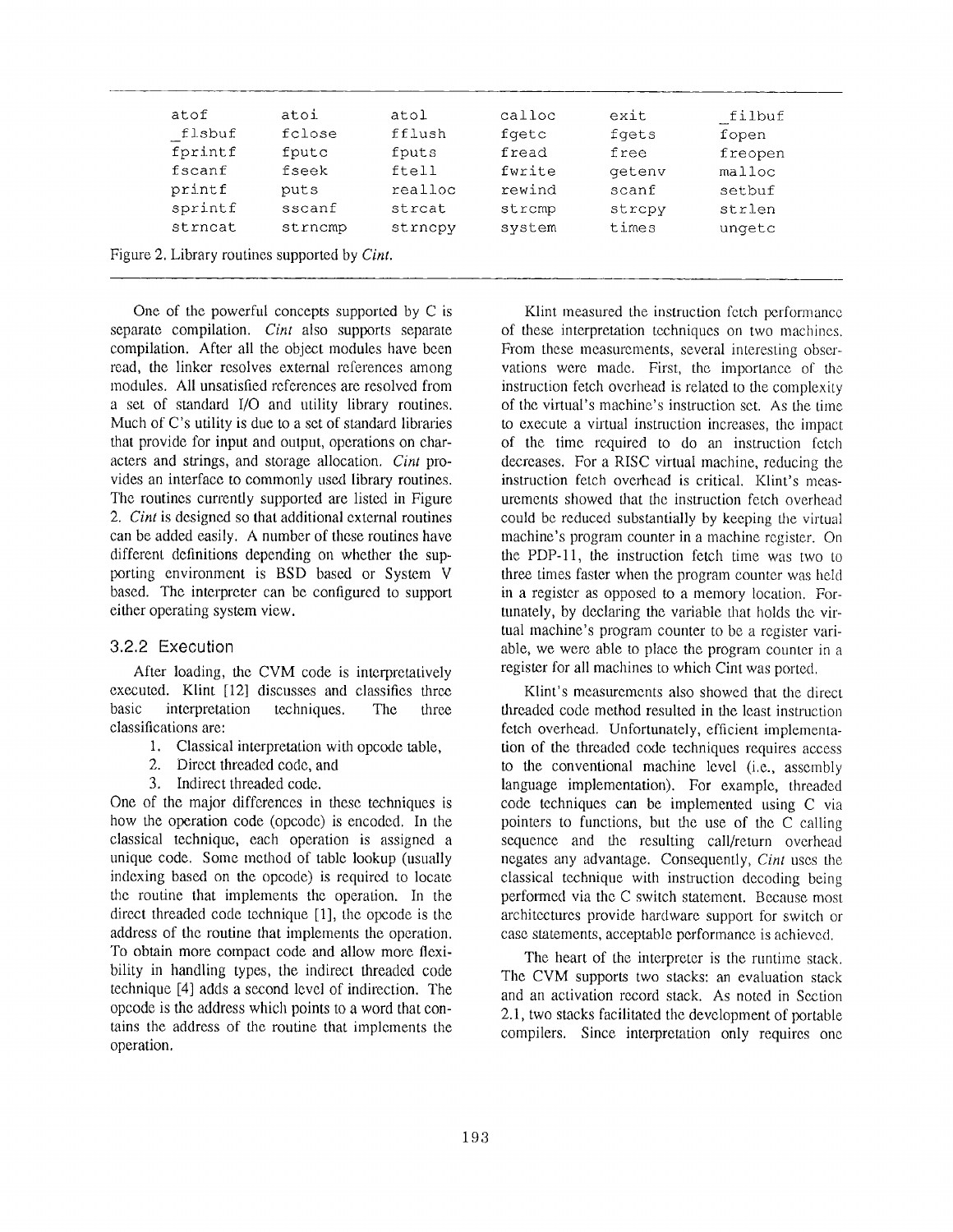stack, *Cint* maps the C-stack onto the E-stack. All operations are performed on the top of the E-stack . The high-level implementation of the E-stack creates a number of difficulties. Interpreters implemented at the conventional machine level can directly access and manipulate values on the runtime stack. Furthermore, many machines provide for stack overflow checking and the automatic extension of the stack . To overcome the difficulty of manipulating values of different types on *Cint's* runtime stack, the E-stack is implemented as an array of structures shown below:

```
typedef struct stktype {
   union {
      char c;
      int \; i;
      short s;
      long l;
      unsigned char uc;
      unsigned short us;
      unsigned int ui;
      unsigned long ul;
      float f;
      double d;
      char *p;
   } val ;
   unsigned int type;
} ;
```
The field type, as the name suggests, contains the type of the item. This permits runtime checking of type compatibility. The field val contains the value of the stack item, and is therefore a union of the basic types supported by  $C$ . Since the basic stack element contains the union of all possible  $C$  basic types, the basic operations of the interpreter can be realized using the corresponding C operator applied to the correct field of the union. This ensures that interpreted programs exhibit the same behavior as compiled programs.

When pushing a pointer of any type onto the runtime stack, it is cast with the  $(char *)$  operator, and then cast back to the appropriate type when dereferenced. The assumption is that a pointer of type "pointer to character" should be capable of holding the equivalent of a pointer to any other type without loss of information. All C implementations that we know of satisfy this assumption.

Because the E-stack is an internal data structure, it is *Cint's* responsibility to check for possible stack overflow. An early implementation of *Cint* performed a stack overflow check each time a value was pushed on the runtime stack . Execution profiles of the *Cint's*

operation showed that these checks were substantiall y increasing the cost of executing some instructions. To reduce this overhead, the responsibility for checking for stack overflow was moved to the function prologue code. During the loading process, the maximum amount of stack space a function could use is computed. This number is one of the operands of the CVM FUNC instruction. Part of the semantics of the this operation is to ensure that enough stack space is available to execute the function.

While realizing the E-stack as an array of structures solves the problem of pushing values of different types on the same stack, it creates a new problem. The translator generates code to perform pointer arithmetic and array indexing based on the assumption that array elements are stored contiguously in memory. For example, array indexing is performed by multiplying the array index by the size of an array element and adding the result to the base address of the array. Consequently, the E-stack cannot be used to hold local variables. The problem is overcome using the following scheme. On function entry, a block of contiguous memory is allocated and a pointer to this memory is held in a variable that serves as the local variable pointer. A pointer to a local variable may then be obtained (as in the NAME opcode) by simply adding that variable's offset to the value of the the local variable pointer. The local variable pointer is saved on a function call. When a function returns, the memory pointed to by its local variable pointer is freed and the caller's local variable pointer is restored.

A major advantage of a reduced instruction set virtual machine is that less effort is required to implement the program that realizes the virtual machine's operations. Reductions in the number of lines of code necessary to implement the interpreter stem from two characteristics of RISC machines. First, the reduced number of operations means fewer operations to implement. The CVM, for example, requires the implementation of only 49 executable operations. Second, the simplicity of the operations means that the code to implement them is shorter and easier to write. In *Cint*, with a few exceptions (e.g., CALL, RET, FUNC, etc.), each operator is naturally realized by one or two lines of simple C code. On the other hand, virtual machines with complex instructions require the implementation of a larger instruction set that has complex instructions that are more difficult to realize.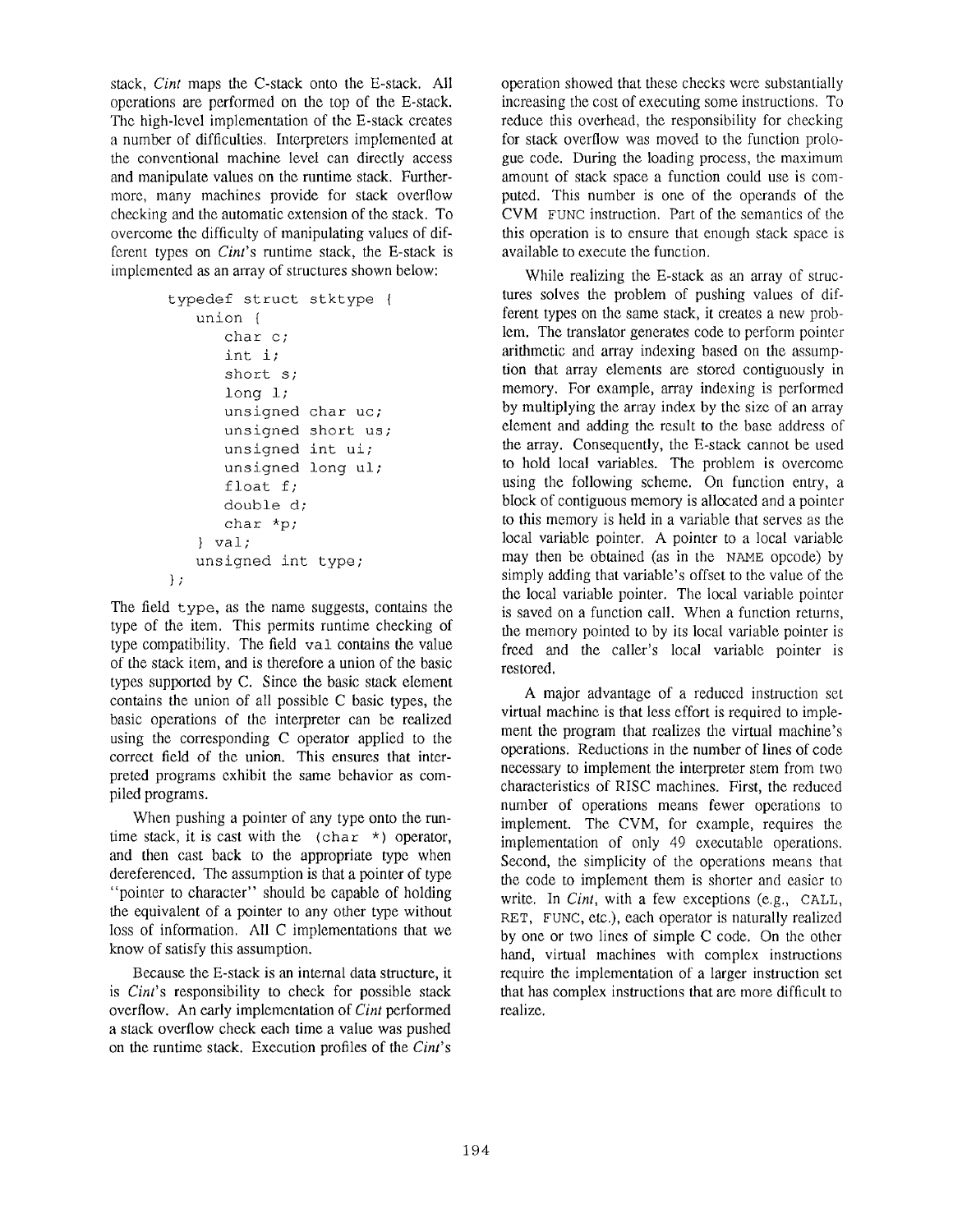|         | <b>PCC</b> |                          |      |     | Cint         |      |          |      |     |       |
|---------|------------|--------------------------|------|-----|--------------|------|----------|------|-----|-------|
| Program |            | Run Time<br>Compile Time |      |     | Compile Time |      | Run Time |      |     |       |
|         | User       | Sys                      | User | Sys | Total        | User | Sys      | User | Sys | Total |
| banner  | 5.7        | 3.7                      | 0.1  | 0.3 | 9.8          | 3.7  | 1.1      | 0.9  | 0.7 | 6.4   |
| cal     | 5.4        | 2.6                      | 0.3  | 0.4 | 8.7          | 1.8  | 1.0      | 2.4  | 0.9 | 6.1   |
| cb      | 12.7       | 3.1                      | 0.2  | 0.3 | 16.3         | 4.9  | 1.6      | 2.1  | 1.0 | 9.6   |
| cmp     | 4.6        | 2.6                      | 0.1  | 0.3 | 7.6          | 1.6  | 0.9      | 0.6  | 0.6 | 3.7   |
| echo    | 1.9        | 2.3                      | 0.1  | 0.2 | 4.5          | 0.6  | 1.0      | 0.2  | 0.5 | 2.3   |
| grep    | 12.3       | 3.2                      | 0.4  | 0.4 | 16.3         | 4.7  | 1.1      | 23.6 | 3.7 | 33.1  |
| tr      | 5.1        | 2.6                      | 0.6  | 0.4 | 8.7          | 2.0  | 0.8      | 25.2 | 3.2 | 31.2  |
| WC      | 3.2        | 2.3                      | 0.4  | 0.4 | 6.3          | 1.2  | 1.0      | 16.8 | 2.2 | 21.2  |

|  | Table I. Comparisons of <i>PCC</i> and <i>Cint</i> on a VAX-11/780. |  |  |  |
|--|---------------------------------------------------------------------|--|--|--|
|--|---------------------------------------------------------------------|--|--|--|

#### 4. DEBUGGING FACILITIES

*Cint* provides the typical runtime checks and debugging facilities. It allows the user to set and clear breakpoints, trace the execution of the program at both the statement and function level, examine and dump the runtime stack, and examine and modify the value of variables. In addition, it includes a facility for producing a detailed (statement level) profile of a program's execution. On the Sun, *Cint* provides an interface to the window system that allows the user to watch the the flow of control through the program.

#### 5. PERFORMANCE

Despite the use of a RISC virtual machine and its realization via a high-level language program, Cint provides performance comparable to interpreters using more complex machines and assembly language implementations. Two sets of benchmark data are presented. Table I compares *Cint's* "load and go" execution performance to that of the portable C compiler *(PCC)* [8] on a number of standard Unix utilities. The benchmarks were performed on a VAX-11/780 with a floating-point accelerator. All optimizations were turned off for the *PCC* timings, This gave the fastest compile times, but slower execution speeds. Since compile time dominated for these benchmarks, this was more advantageous for *FCC.* The times reported are in seconds and are an average of five runs.

For the *banner, cal, cb, cmp,* and *echo* programs, the total time required by the interpreter is actually less than that required by *PCC. Cint,* however, was

significantly slower on the *grep, tr,* and we programs which were tested on reasonably large input files (more than 500 lines). When tested on smaller input files, the time required by the interpreter compares more favorably to that required by *FCC. Cint's* ability to quickly compile and load programs makes it ideal for use in an instructional environment where compilation time typically dominates execution time.

We also compared *Cint's* execution performance to the BSD Pascal *px* interpreter on both a VAX-11/780 and a Sun-3/75 . This interpreter uses a complex virtual machine (over 100 opcodes) and is partially implemented using assembly language [10]. We tested both interpreters on a number of wellknown benchmark programs [18, 20]. Tables II and III contain the results of the benchmark runs.

The execution times are reported in seconds with the exception of the dhrystone benchmark which is reported in number of dhrystones per second. The  $cc$ and  $pc$  timings were produced with all optimizations turned off. In addition, those timings were obtained by running larger problem instances and scaling the times appropriately. All timings were obtained by running the benchmarks five times on lightly-loaded machines. The times reported are the average of the five runs. As the tables show, the interpretation times for *Cint* and *px* compare favorably on both machines,

To remove any bias introduced by comparing the interpretation times of benchmarks written in different programming languages, we also computed the *interpretation efficiency* of *Cint* and *px,* The interpretation efficiency is the ratio of the execution time of a compiled program and the execution time of the pro-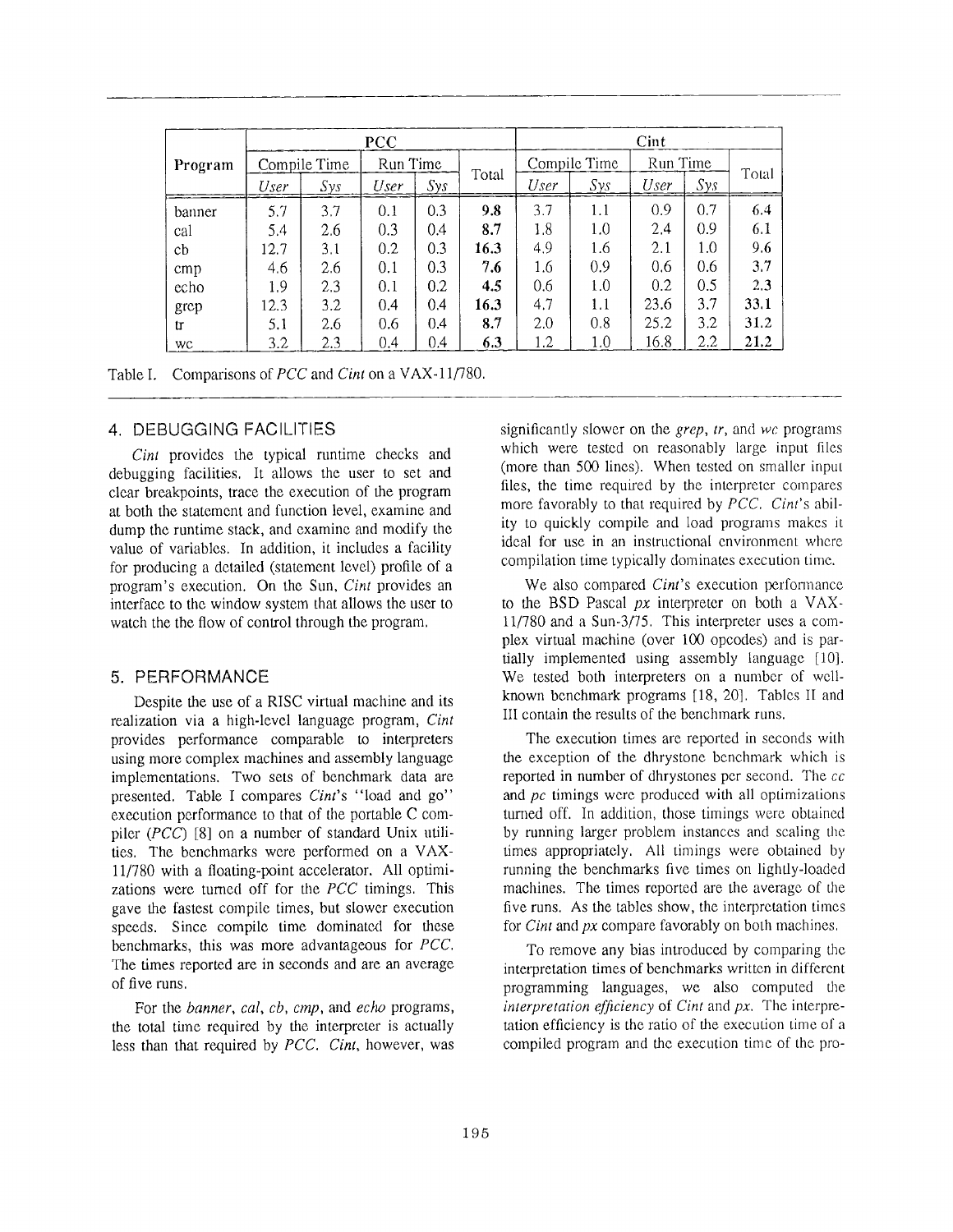|            | VAX-11/780 |        |        |        |         |       |  |  |
|------------|------------|--------|--------|--------|---------|-------|--|--|
| Program    | cc         | Cint   | рc     | pх     | Cint/cc | pc/px |  |  |
| ackerman   | 4.70       | 58.70  | 6.06   | 72.11  | 12.4    | 11.9  |  |  |
| bubblesort | 8.20       | 328.58 | 12.40  | 286.95 | 40.0    | 23.0  |  |  |
| matrixmult | 4.18       | 96.06  | 5.95   | 89.90  | 22.9    | 15.1  |  |  |
| puzzle     | 10.73      | 294.65 | 10.28  | 225.06 | 27.4    | 21.8  |  |  |
| quicksort  | 0.13       | 4.96   | 0.21   | 4.08   | 37.3    | 18.9  |  |  |
| shellsort  | 0.30       | 12.78  | 0.60   | 14.01  | 42.6    | 23.3  |  |  |
| sieve      | 2.66       | 78.58  | 3.05   | 75.01  | 29.4    | 24.5  |  |  |
| dhrystone† | 1283.00    | 75.00  | 958.00 | 38.00  | 17.1    | 25.2  |  |  |
| Average    |            |        |        |        | 28.6    | 20.4  |  |  |

|            | SUN-3/75 |        |         |        |         |       |  |
|------------|----------|--------|---------|--------|---------|-------|--|
| Program    | cc       | Cint   | рc      | DX.    | Cint/cc | pc/px |  |
| ackerman   | 1.06     | 38.48  | 1.20    | 53.95  | 36.1    | 44.9  |  |
| bubblesort | 4.58     | 224.50 | 2.96    | 231.30 | 48.9    | 77.9  |  |
| matrixmult | 2.26     | 64.96  | 1.71    | 59.81  | 28.6    | 34.8  |  |
| puzzle     | 5.16     | 197.81 | 4.25    | 192.21 | 38.2    | 45.2  |  |
| quicksort  | 0.08     | 3.21   | 0.05    | 3.86   | 38.7    | 77.3  |  |
| shellsort  | 0.20     | 8.50   | 0.23    | 11.30  | 42.5    | 48.2  |  |
| sieve      | 1.61     | 52.70  | 0.91    | 73.26  | 32.6    | 79.9  |  |
| dhrystone† | 2659.00  | 127.00 | 2222.00 | 60.00  | 20.9    | 37.0  |  |
| Average    |          |        |         |        | 35.8    | 55.6  |  |

Tables II and III. Comparison of the Interpretation Efficiency of *Cint* and px.

gram when interpreted. These results are contained in the last two columns of Tables II and III. On the VAX-11/780, the interpretation efficiency of *Cint* and  $px$  averaged over the eight benchmark programs was 28 .6 and 20.4 respectively. The average interpretation efficiency on the SUN-3/75 was 35 .8 for *Cint* and 55 .6 for *px.*

The difference between the interpretation efficiency of  $px$  on the VAX and the SUN is somewhat surprising. We conjecture that *px*'s implementation and its evolution is responsible for the large differences between its interpretation efficiency on the VAX and the SUN. The original *px* was written mostly in assembly language and ran on the PDP-11 computer family  $[9]$ . Version 2.0 was rewritten to run on the VAX-11 computer family  $[10]$ . The current version, 3 .0, while maintaining the structure of the original versions, was rewritten in C. To obtain a working version of the interpreter and satisfactory performance, the assembly language produced by compiling the module that implements the virtual machine must be edited. For example, using knowledge of how the compiler generates code, the assembly language file is modified so that the interpreter can directly access the hardware-supported runtime stack. While such an implementation is more portable than one written entirely in assembly language, its performance is contingent on the ability to transform the assembly language produced by the C compiler to more efficient code . Our conjecture is that this technique works well for the VAX architecture and C compiler, but does not work as well for the Motorola 68020 architecture and C compiler on which a SUN-3/75 is based.

file entries for dhrystone are dhrystones/second not seconds .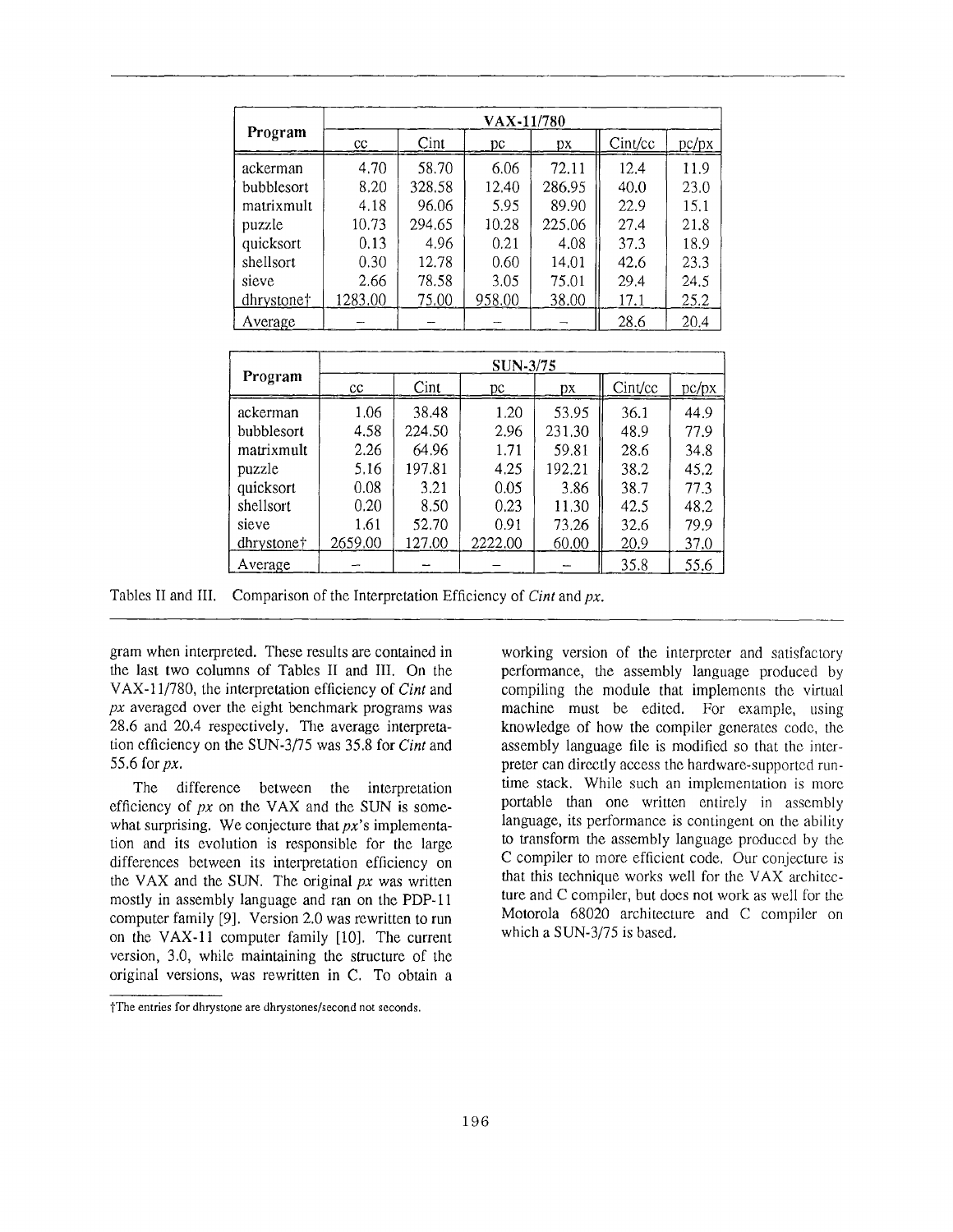### 6. SUMMAR Y

RISC architectures offer several advantages over more complex architectures. They are easier to implement, they simplify code selection, and they support high-level languages at least as well. *Cint* shows that RISC design principles can be applied to the design of virtual machines for use in interpreters with similar benefits. The small size of the CVM's instruction set substantially reduced the effort required to construct a program to realize the CVM . Code generation was trivial because of the simple instruction set. Finally, our implementation compared favorably in performance to less portable implementations. While we did not find it necessary to implement the CVM using assembly language, a RISC virtual machine is attractive for conventional implementations also. The reduced number of instructions reduces the number of lines of assembly code that must be written.

# 7. REFERENCES

- <sup>1</sup> . Bell, J . R., Threaded Code, *Communications of the ACM 16, 6 (June 1973), 370-372.*
- 2. Berry, R. E., Experience with the Pascal P-Compiler, *Software—Practice and Experience* 8, 5 (September 1978), 617-627 .
- 3. Davidson, J. W. and Fraser, C. W., Code Selection through Object Code Optimization, *Transactions on Programming Languages and Systems 6,* 4 (October 1984), 7-32 .
- 4. Dewar, R. B. K., Indirect Threaded Code, *Communications of the ACM 18, 6* (June 1975) , 330-331 .
- 5. Dewar, R. B. K. and McCann, A. P., Macro Spitbol - a SNOBOL4 Compiler, *Software— Practice and Experience 7, 1* (January 1977), 95-113.
- 6. Griswold, R . E., *The Macro Implementation of SNOBOLA*, W. H. Freeman and Co., San Fransico, CA, 1972 .
- 7. Griswold, R. E., Linguistic Extension of Abstract Machine Modelling to Aid Software Development, *Software—Practice and Experience 10, 1 (January 1980), 1-9.*
- 8. Johnson, S. C., A Tour Through the Portable C Compiler, *Unix Programmer's Manual*, 7th *Edition 2B,* (January 1979), .
- 9. Joy, W. N. and McKusick, M . K., *Berkeley Pascal PX Implementation Notes Version* 1.1-April, 1979, University of California, Berkeley, April 1979.
- 10. Joy, W. N. and McKusick, M . K., *Berkeley Pascal PX Implementation Notes Version* 2.0<sup>g</sup>January, 1979, University of California, Berkeley, April 1981.
- 11. Kernighan, B. W. and Ritchie, D. M., *The C Programming Language*, Prentice-Hall, Englewood Cliffs, NJ, 1978.
- 12. Klint, P., Interpretation Techniques, *SoftwarePractice and Experience 11, <sup>9</sup>* (September 1981), 963-973 .
- 13. Newey, M. C., Poole, P. C. and Waite, W. M. , Abstract Machine Modelling to Produce Portable Software, Software-Practice and *Experience 2,* (1972), 107-136 .
- 14. Patterson, D. A. and Ditzel, D. R., The Case for the Reduced Instruction Set Computer, *Computer Architecture News 8, 6 (October* 1980), 25-33 .
- 15. Patterson, D. A., Reduced Instruction Set Computers, *Communications of the ACM 28,* <sup>1</sup> (January 1985), 8-21 .
- 16. Tanenbaum, A. S., Staveren, H. and Stevenson, J. W., Using Peephole Optimization on Intermediate Code, *ACM Transactions on Programming Languages and Systems 4,* <sup>1</sup> (January 1982), 21-36 .
- 17. Tanenbaum, A. S., Staveren, H. V., Keizer, E. G. and Stevenson, J. W., A Practical Tool Kit for Making Portable Compilers, *Communications of the ACM 26, 9 (September* 1983), 654-660 .
- 18. Object Code Quality Report Tartan C Compiler for Dec. VAX Berkeley Unix Software<br>Distribution, TL-EXT-84-41, Tartan TL-EXT-84-41, Tartan Laboratories, Pittsburgh, PA, November 1984 ,
- 19. Watts, J. S., *Construction of a Retargetable C Language Front-end,* Masters Thesis, University of Virginia, Charlottesville, VA, 1986.
- 20. Weicker, R. P., Dhrystone: A Synthetic<br>Systems Programming Benchmark, Programming *Communications of the ACM 27, 10 (October* 1984), 1013-1030 .